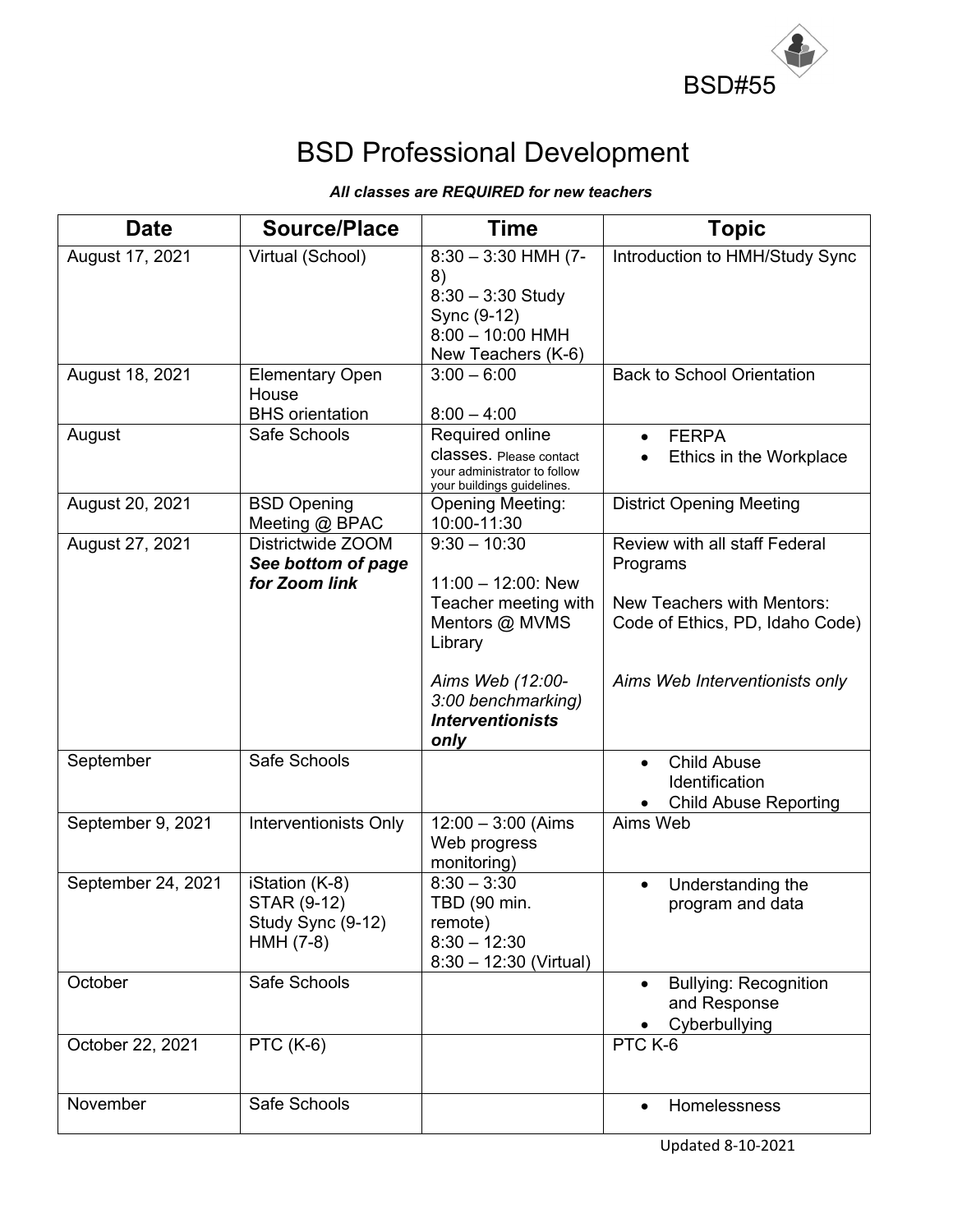

|                   |                                                                        |             | Human Trafficking<br>$\bullet$     |
|-------------------|------------------------------------------------------------------------|-------------|------------------------------------|
| November 19, 2021 | End of Trimester                                                       |             |                                    |
| December          |                                                                        |             |                                    |
| January 21, 2022  | <b>TIMOTHY KANOLD</b><br>(Heart) $8:30 - 10:30$<br><b>Service Pins</b> | <b>BPAC</b> | Heart                              |
|                   | HMH 1 hour grade<br>level bands K-6                                    |             | Grade Level Bands: 1 hr virtual    |
|                   | <b>Teacher Vitae</b>                                                   |             | <b>Uploading Artifacts</b>         |
| February 11, 2022 | $K-6$ : PTC<br>7-12: PD HMH/Study<br>Sync                              |             | K-6 PTC<br>7-12: PD HMH/Study Sync |
| March 4, 2022     |                                                                        | $K-12$      | <b>TEACHER WORK DAY</b>            |
| April 8, 2022     |                                                                        |             | Secondary Registration 7-12        |
| June 3, 2022      |                                                                        | $K-12$      | <b>TEACHER WORK DAY</b>            |

**Administrators: You can schedule the following topics for Friday PD through the Federal Programs Office. Combining with another school is recommended.**

**1 hour PD blocks available:**

- **Google Classroom: Vicki Chase**
- **Jamboards: Joane Clovis**
- **Interactive Whiteboards: Becky Walker**
- **Milepost: Tracy Folsom**
- **RTI Implementation: Linda Pilster**
- **iStation Reports: Ashley Bartausky**
- **Teacher Vitae: Becky Walker**

## **TOPICS FOR MENTORS TO REVIEW AND DISCUSS WITH NEW TEACHERS**

*(If you need assistance please contact your Interventionist or your Principal)*

**Curriculum:** ELA, math and science

| Curriculum maps              | IStation login (K-8) and progress monitoring |
|------------------------------|----------------------------------------------|
| Report cards/Infinite Campus | STAR (9-12) and progress monitoring          |
| Envision math login          | ELP plans in Milepost for EL students        |
| Milepost login               | Science login                                |
| ELA login                    |                                              |

**IEP/504:** Process and paperwork at your building.

**Assessment: How to be certified: Know the following assessments:** IStation, ISAT ELA, ISAT Math, ISAT Science, WIDA, Civics Test, SAT, ISAT SICA, ISAT Interim and Block assessments.

**Evaluation/Danielson:** Domains and how to upload into Teacher Vitae including an IPLP.